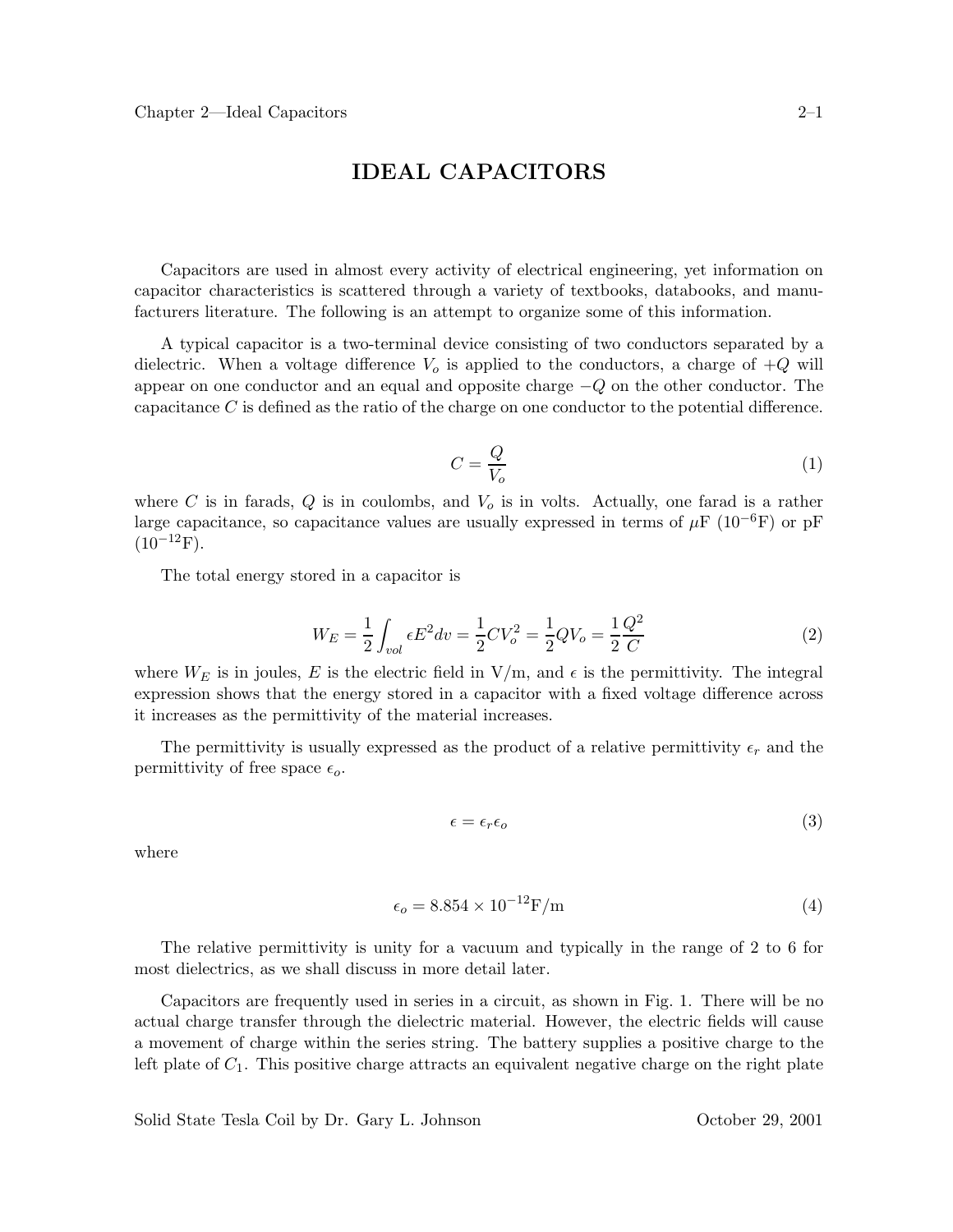of  $C_1$ . The movement of this negative charge leaves behind a positive charge of the same amount, which the electric field will force onto the left plate of  $C_2$ . The process continues until each capacitor has the same charge  $Q = Q_s$  on its left plate. That is,

$$
Q_s = Q_1 = Q_2 = Q_3 \tag{5}
$$

The total voltage across the series combination is

$$
V = V_1 + V_2 + V_3 \tag{6}
$$

and since

$$
V = \frac{Q}{C} \tag{7}
$$

$$
\frac{Q}{C_s} = \frac{Q}{C_1} + \frac{Q}{C_2} + \frac{Q}{C_3}
$$
\n(8)

which can be solved for the series capacitance  $C_s$ .

$$
C_s = \frac{1}{\frac{1}{C_1} + \frac{1}{C_2} + \frac{1}{C_3}}
$$
\n(9)



Figure 1: Capacitors in Series

A circuit of parallel capacitors is shown in Fig. 2. The voltage on each capacitor is the same and the amount of stored charge on each capacitor will be proportional to the individual capacitance values. It is not hard to show that the total parallel capacitance  $C_p$  is given by

$$
C_p = C_1 + C_2 + C_3 \tag{10}
$$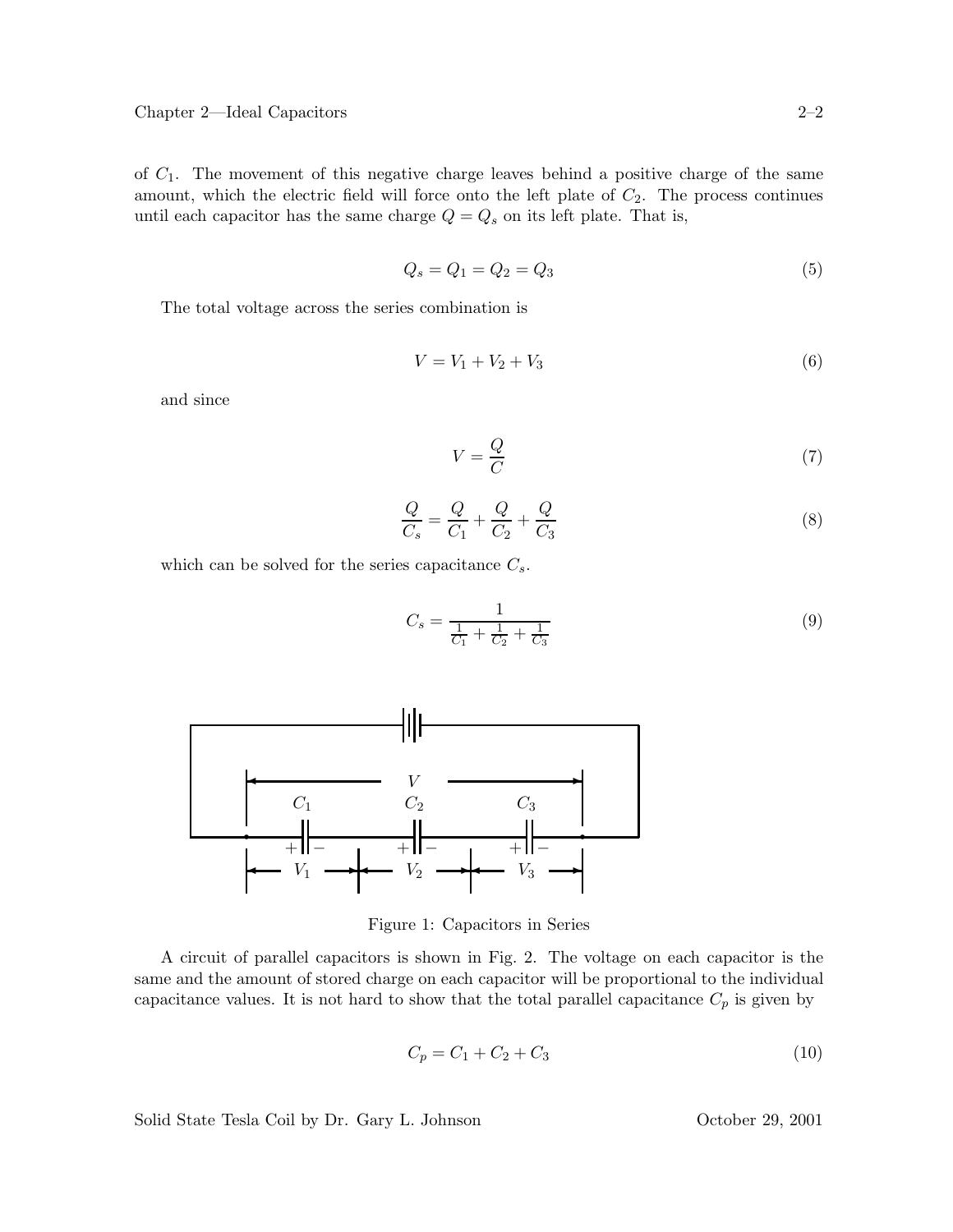

Figure 2: Capacitors in Parallel

## **1 Capacitance of Common Geometries**

The ratio of  $Q$  to  $V<sub>o</sub>$  depends on the geometrical arrangement of the conductors and on the electrical characteristics of the dielectric. The capacitance of a parallel plate capacitor, as illustrated in Fig. 3, is

$$
C = \frac{\epsilon A}{d} \tag{11}
$$

where A is the area in  $m<sup>2</sup>$  and d is the separation between plates. This formula is accurate only when fringing can be neglected, that is, when  $d$  is small in comparison with  $A$ .



Figure 3: A Parallel Plate Capacitor

Later on, we will be interested in the capacitance of geometries where there are two different dielectrics. The simplest case is shown in Fig. 4. There is a layer of dielectric with relative permittivity  $\epsilon_r > 1$  of thickness x, and a second layer of air, with thickness y. The boundary between the two dielectrics can be considered a floating electrode. In fact, we can place a conducting plate on the boundary without changing the results at all. We basically have two capacitors in series. When we solve for the series capacitance, we get

$$
C = \frac{\epsilon_o A}{y} \frac{\epsilon_r}{(\epsilon_r + x/y)}\tag{12}
$$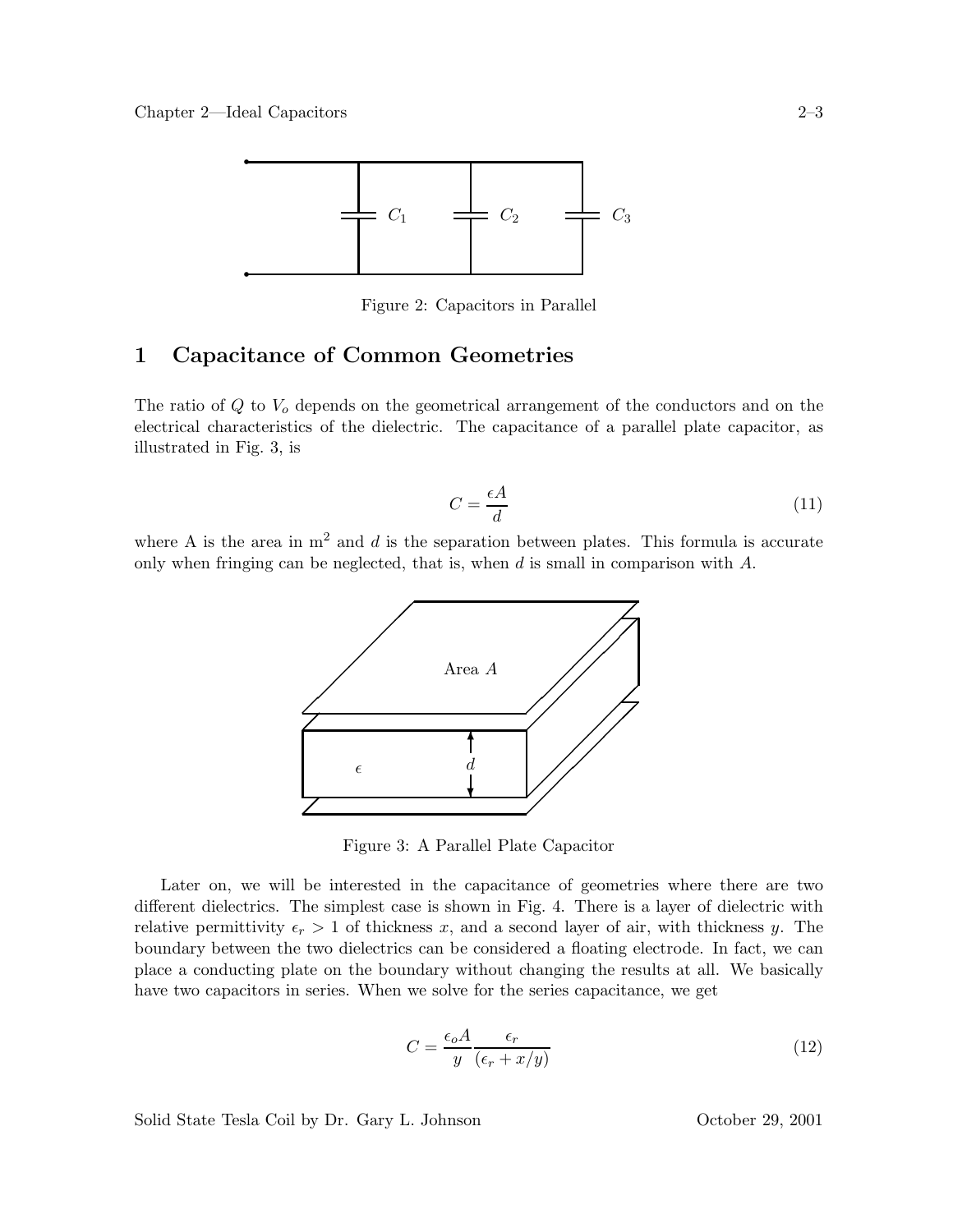

Figure 4: Capacitor with Different Dielectrics

Another important geometry is that of a coaxial cable of inner radius  $a$ , outer radius  $b$ , and length  $\ell$ , which has capacitance

$$
C = \frac{2\pi\epsilon\ell}{\ln(b/a)}\tag{13}
$$

The geometry for the coaxial cable is shown in Fig. 5.



Figure 5: Coaxial Cable

The common 50  $\Omega$  coaxial cable 213/U (RG-8A/U) has a nominal capacitance of 29.5 pF/ft (96.8 pF/m). The small 75  $\Omega$  video cable 59B/U has a nominal capacitance of 21.0 pF/ft (68.9 pF/m). Most other 50 and 75  $\Omega$  cables will have capacitance values very close to these. Physically larger cables capable of carrying more power will have b and a increased in the same proportion so the ratio  $b/a$  and the capacitance will remain the same as that of a smaller cable.

Another geometry of great practical interest is the twin conductor transmission line, shown in Fig. 6a. This is composed of two conductors of radius  $r$ , with separation  $2h$  between conductor centers. The conductor-to-conductor capacitance  $C_{cc}$  is given by

$$
C_{cc} = \frac{\pi \epsilon \ell}{\ln[(h + \sqrt{h^2 - r^2})/r]} = \frac{\pi \epsilon \ell}{\cosh^{-1}(h/r)}
$$
(14)

If the two conductors have a small radius and are located far apart, the expression for capacitance becomes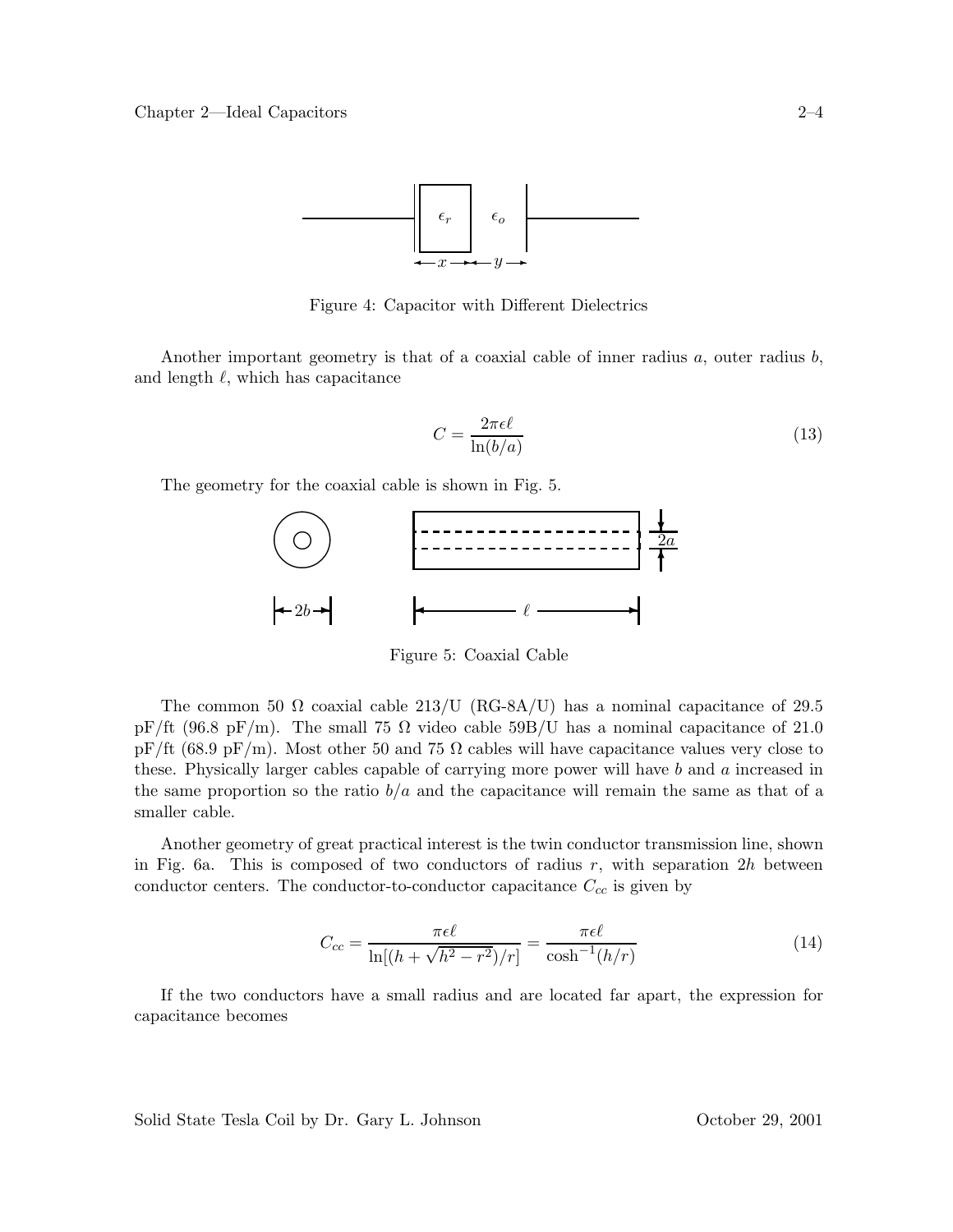$$
C_{cc} = \frac{\pi \epsilon \ell}{\ln(2h/r)}
$$
\n(15)

The error in the approximate expression is only 5.26% when  $h = 2r$  and 1.16% when  $h = 3r$  so the latter equation really has a wide range of usefulness.

The conductor-to-plane capacitance  $C_{cp}$  between a cylindrical conductor of radius r and a conducting plane a distance  $h$  from the cylinder, as shown in Fig. 6b, is twice the value given by the previous two equations.

$$
C_{cp} = \frac{2\pi\epsilon\ell}{\cosh^{-1}(h/r)} \approx \frac{2\pi\epsilon\ell}{\ln(2h/r)}
$$
(16)

This equation can be used to find the capacitance between two unequal conductors. We find the capacitance of each conductor to an imaginary ground plane, and then combine the two values for  $C_{cp}$  using the formula for capacitors in series.



Figure 6: Twin Conductor Transmission Line

Another geometry of interest is that of a spherical capacitor of two concentric spheres with radii a and b  $(b > a)$  as shown in Fig. 7. It is not practical to actually build capacitors this way, but the symmetry allows an exact formula for capacitance to be calculated easily. This is done in most introductory courses of electromagnetic theory. The capacitance is given by [3, Page 165]

$$
C = \frac{4\pi\epsilon}{1/a - 1/b} \tag{17}
$$

If the outer sphere is made larger, the capacitance decreases, but does not go to zero. In the limit as  $b \to \infty$ , the *isolated* or *isotropic* capacitance of a sphere of radius a becomes

$$
C_{\infty} = 4\pi\epsilon a\tag{18}
$$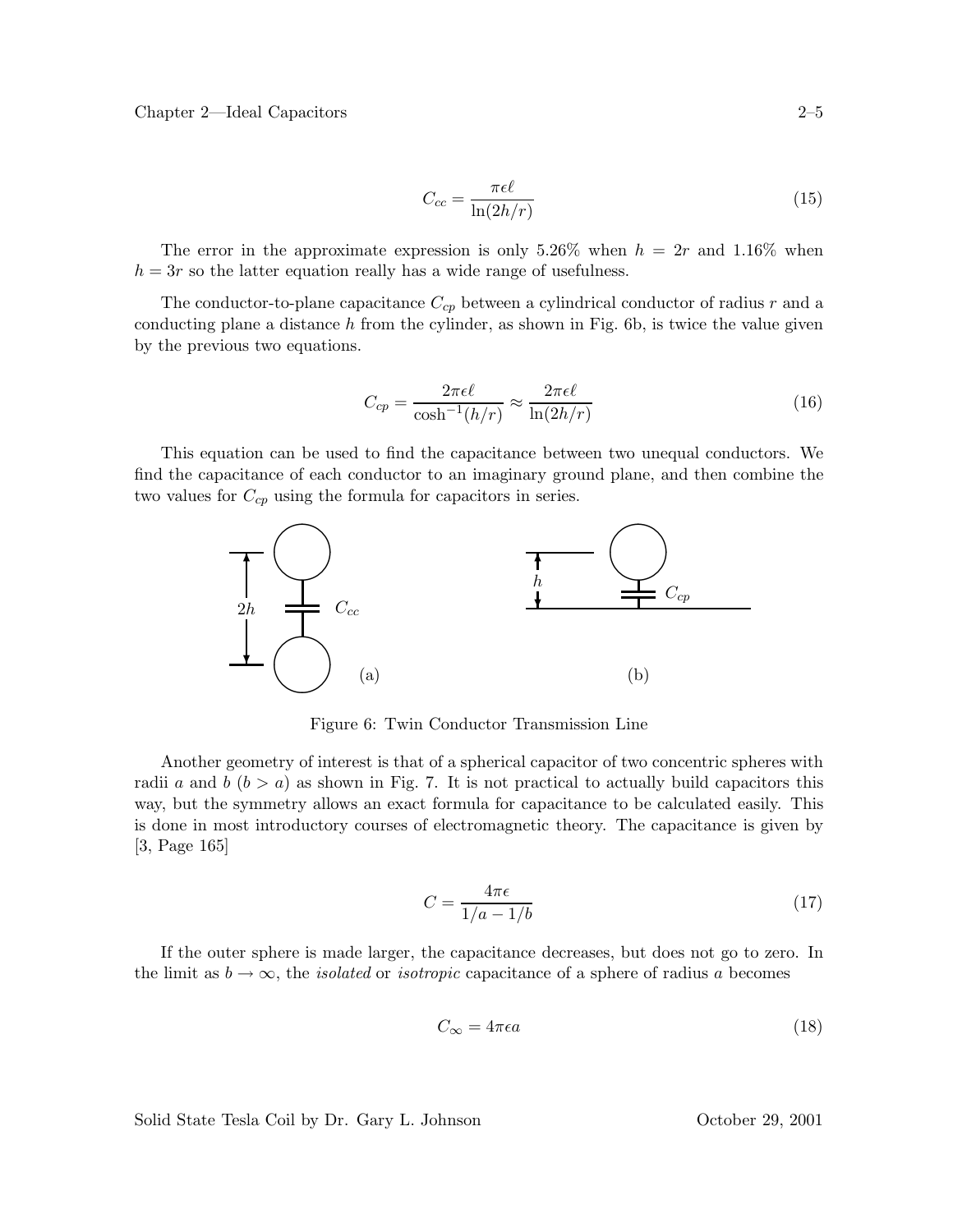

Figure 7: Spherical Capacitor

 $C_{\infty}$  gives us a lower bound for the capacitance of a spherical top loading element of a Tesla coil with respect to ground. One way of arriving at a reasonable estimate of the actual capacitance is to start with the isotropic capacitance  $C_{\infty}$  and add a correction term, as we shall see in the next section.

We will also be interested is isotropic capacitances of shapes other than spheres. Some will be difficult to impossible to calculate analytically, so we will use the isotropic capacitance of a sphere as a starting point for making an estimate. Rectangular boxes and short cylinders, for example, will have similar isotropic capacitances to a sphere. We just need to find an equivalent radius (or diameter) for these nonspherical shapes. Several different equivalents could be used, such as a geometrical mean equivalent, an arithmetic mean equivalent, or the radius of a sphere with the same surface area as the other shape. It turns out that the simplest method, the arithmetic mean, does quite well [1]. Consider a rectangular box with orthogonal edge dimensions  $a, b$ , and  $c$ . Define an equivalent sphere diameter  $\ell_e$  where

$$
\ell_e = \frac{a+b+c}{3} \tag{19}
$$

For other shapes we use the dimensions of the box in which the other shape can be placed. Making the change from radius to diameter, the isotropic capacitance is now

$$
C_{\infty} = 2\pi\epsilon\ell_e \tag{20}
$$

This approach will give acceptable results in many cases. But, of course, there is no way of knowing the amount of error, or when some other approach would yield better results. It will get us in the right ballpark, however, and sometimes allow us to determine lower bounds of acceptable values obtained from other techniques.

Suppose, for example, that we wanted the capacitance between two spheres separated by several diameters. We suspect that the parallel plate capacitor formula will not be very accurate and are unable to locate a better formula. What can we do? The lower bound for the capacitance between two spheres is just half of  $C_{\infty}$ , the isotropic capacitance for one sphere, as can be argued from Fig. 8.

The dark point at the center of the figure is obviously 'the' point at infinity that mathematicians love to talk about. If the capacitance of each sphere with respect to this 'point'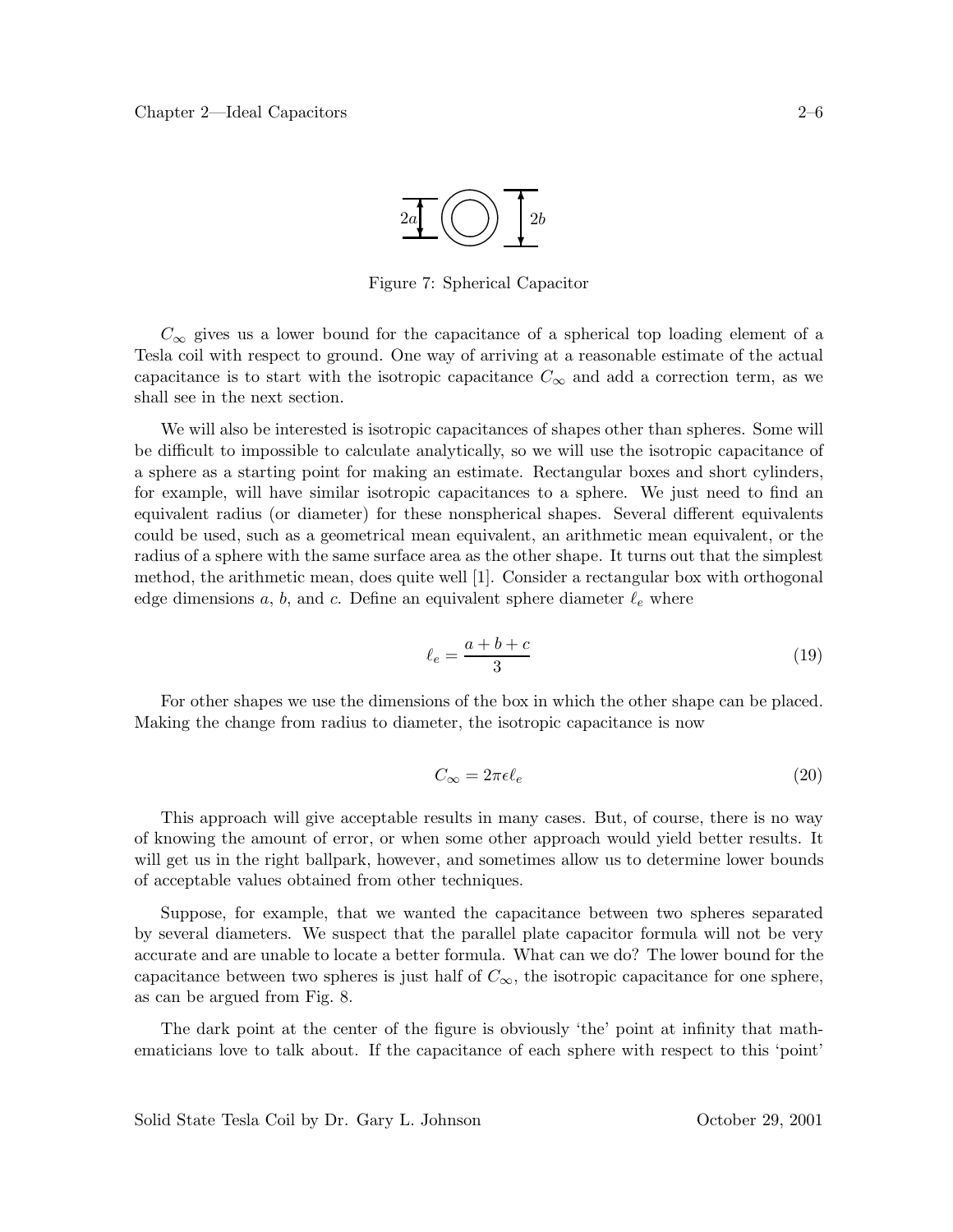

Figure 8: Capacitance Between Two Spheres

is  $C_{\infty}$ , then the capacitance between spheres has a lower bound of  $C_{\infty}/2$ , from the formula for two capacitors in series. Bringing the spheres closer together will increase the capacitance but they cannot be separated far enough to reduce the capacitance below  $C_{\infty}/2$ .

### **2 Toroid Capacitance**

An important emphasis of this book is the analysis of the Tesla coil. Among other things we will be interested in the capacitance of the top element (usually a 'fat' toroid) with respect to ground. We will also need the capacitance between adjacent turns (which look like 'thin' toroids) and finally the capacitance of a turn with respect to ground. As usual, we will use the published results as much as possible and leave the derivations to others.

The dimensions of a toroid are shown in Fig. 9.



Figure 9: Toroid Dimensions

There are other coordinate systems besides rectangular, cylindrical, and spherical in which variables can be separated and Laplace's equation solved. One of these is toroidal coordinates. Moon and Spencer use this coordinate system to solve for the capacitance of an isolated toroid [2, Page 375] as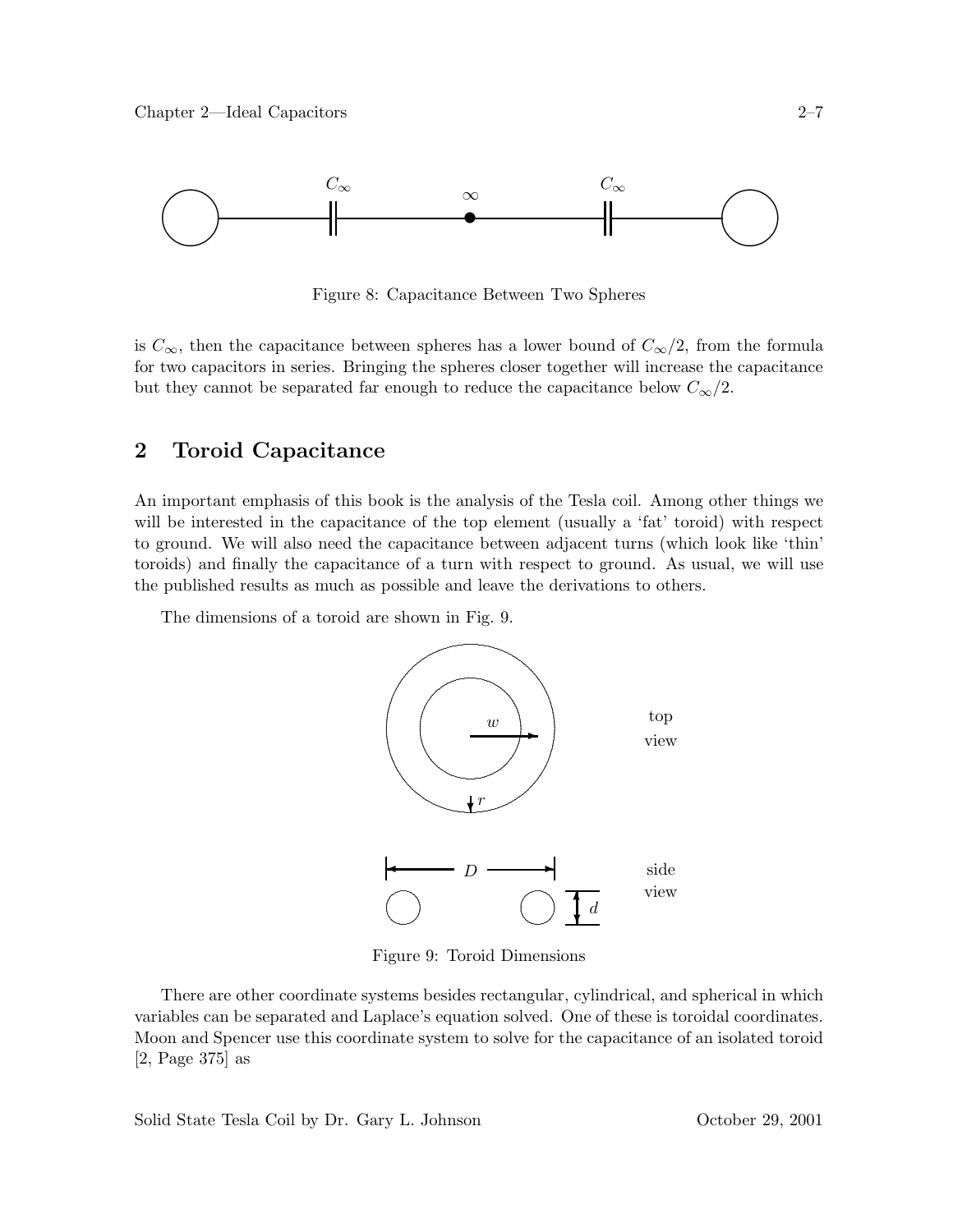Chapter 2—Ideal Capacitors 2–8

$$
C_{MS} = 8\pi a\epsilon \left[ \frac{Q_{-1/2}(\cosh \eta_0)}{P_{-1/2}(\cosh \eta_0)} + 2\sum_{n=1}^{\infty} \frac{Q_{n-1/2}(\cosh \eta_0)}{P_{n-1/2}(\cosh \eta_0)} \right]
$$
(21)

where P and Q are Legendre functions of first and second order and a and  $\eta_0$  will be discussed later. The subscript 'MS' refers to Moon and Spencer, to distinguish the capacitance obtained from the value to be obtained from some empirical formulas later. The Legendre functions can be written in many different forms, as integrals or infinite series, converging for arguments greater than unity or less than unity, and so on. The non-integer subscript  $(n - 1/2)$  adds another layer of complexity. Many math books do not mention the non-integer case, so one must be diligent in finding the correct expressions. The order of difficulty is much greater than for the sphere. Our mothers warned us that there would be days like this, but let us proceed.

Moon and Spencer give us an expression for  $Q_{n-1/2}(\cosh \eta_0)$  [2, Page 373]

$$
Q_{n-1/2}(\cosh \eta_0) = \frac{1}{\sqrt{2}} \int_0^\pi \frac{\cos n\theta \, d\theta}{\sqrt{(\cosh \eta_0 - \cos \theta)}}
$$
(22)

For some reason, they do not give a similar expression for  $P_{n-1/2}(\cosh \eta_0)$ . However, they do give plots for both functions, which is convenient for checking computational results.

Smythe [5, Page 159] gives an expression for  $P$  in the form

$$
\pi P_{n'}^{m}(x) = (n'+1)(n'+2)\cdots(n'+m)\int_0^{\pi} [x+\sqrt{x^2-1}\cos\theta]^{n'}\cos m\theta \,d\theta \tag{23}
$$

This expression is valid for  $x > 0$  and for any  $n'$ , including  $1/2$ ,  $3/2$ , etc. We are only interested in the case  $m = 0$ . If we interpret the product of terms ahead of the integral sign as a factorial with zero entries (that is with a value of unity), the expression becomes

$$
P_{n'}(x) = \frac{1}{\pi} \int_0^{\pi} [x + \sqrt{x^2 - 1} \cos \theta]^{n'} d\theta
$$
 (24)

These expressions for P and Q can be numerically integrated using any scientific programming language (QuickBasic, etc.). An odd result is that even though the numerical integrations of Eq. 22 and Eq. 24 match the curves in Moon and Spencer, the ratio of the two numbers in Eq. 21 gives a result that is a factor of  $\pi$  too high. There are empirical formulas (to be given later) that make it normally unnecessary to perform all these computations, so I did not spend the time to find the error. It is most likely due to a bad calculation on my part, but I am leaning toward a typo in Moon and Spencer. At any rate, if greater accuracy is needed (or a more exalted reference), the empirical formulas should be used to make an approximate check on the computer code, with a factor of  $\pi$  inserted as necessary to get the predicted values within a few percent of one another.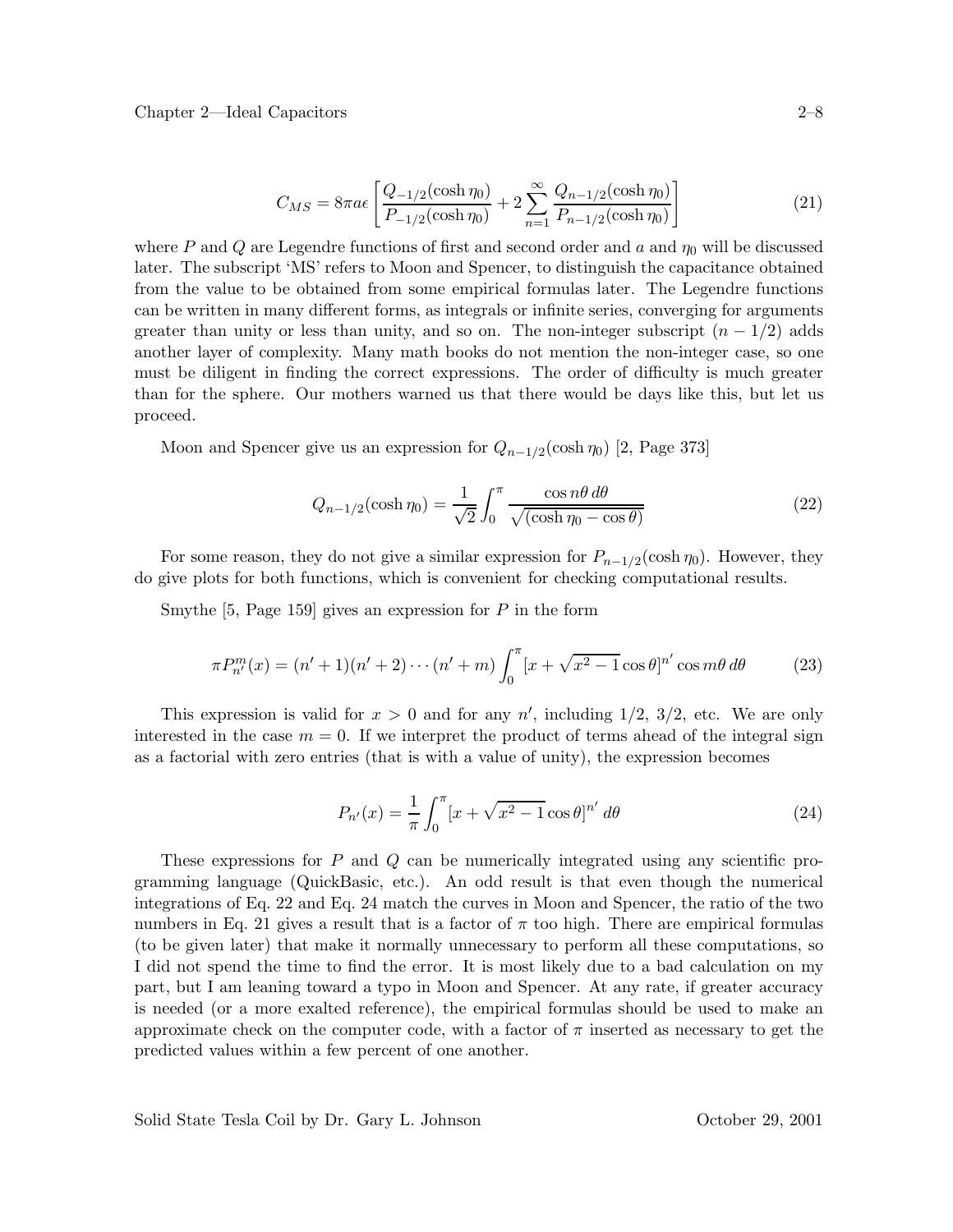We now return to our discussion of a and  $\eta_0$ . These are coordinate values in toroidal coordinates, hence need to be translated into a more familiar coordinate system. The major toroid radius  $w$  and the minor radius  $r$  are given by

$$
w = a \coth \eta \tag{25}
$$

$$
r = \frac{a}{\sinh \eta} \tag{26}
$$

Eliminating a between the two equations yields

$$
w = r \sinh \eta \coth \eta = r \cosh \eta \tag{27}
$$

so

$$
\frac{w}{r} = \cosh \eta = x \tag{28}
$$

We then solve for  $\eta$  as

$$
\eta = \cosh^{-1}\frac{w}{r} = \ln\left(\frac{w + \sqrt{w^2 - r^2}}{r}\right)
$$
\n(29)

and for a as

$$
a = r \sinh \eta = \frac{r}{2} (\epsilon^{\eta} - \epsilon^{-\eta})
$$
\n(30)

This 'exact' formulation is of most interest to EM theorists and computer programmers. It will seem like overkill to most Tesla coil enthusiasts who just need to get in the right ballpark with a capacitance estimate. For this reason empirical formulas have been developed which yield an approximate value, adequate for most purposes, but obtained with much less effort. Empirical formulas for the capacitance of a toroid are given by [4]

$$
C_S = \frac{1.8(D - d)}{\ln(8(D - d)/d)} \qquad (d/D < 0.25)
$$
\n(31)

$$
C_S = 0.37D + 0.23d \qquad (d/D > 0.25)
$$
 (32)

where  $D$  is the toroid major diameter, outside to outside, in cm,  $d$  is the toroid minor diameter in cm, and the capacitance is given in pF. Table 1 gives some isotropic capacitance values, both from the Moon and Spencer numerical integration and the empirical formulas. The deviation or error of  $C_S$  with respect to  $C_{MS}$  is given in the last column in percent.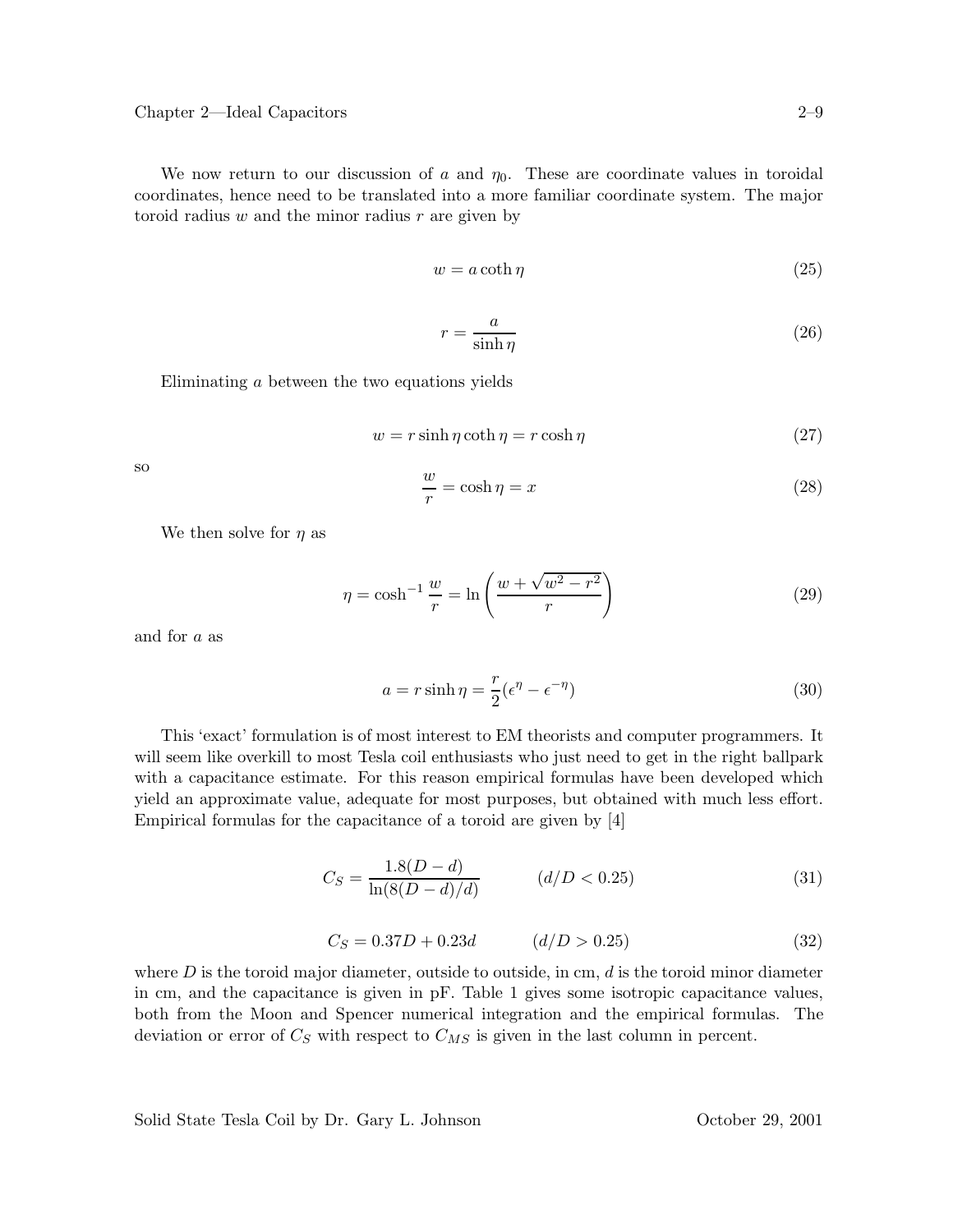| Table 1: Isotropic Capacitance of Toroids |                  |          |                |          |       |         |
|-------------------------------------------|------------------|----------|----------------|----------|-------|---------|
| w                                         | $\boldsymbol{r}$ | D        | d.             | $C_{MS}$ | $C_S$ | error   |
| meters                                    |                  | $\rm cm$ |                | pF       | pF    | %       |
| .3                                        | .15              | 90       | 30             | 40.46    | 40.20 | $-0.63$ |
| $\cdot$ 2                                 | $\cdot$ 1        | 60       | 20             | 26.97    | 26.80 | $-0.63$ |
| $\cdot$ 1                                 | .05              | 30       | 10             | 13.49    | 13.40 | $-0.63$ |
| $\cdot^2$                                 | .08              | 56       | 16             | 24.55    | 24.40 | $-0.62$ |
| $\cdot$ 2                                 | .06              | 52       | 12             | 22.02    | 21.93 | $-0.42$ |
| $\cdot$ <sup>2</sup>                      | .04              | 48       | 8              | 19.28    | 19.52 | $+1.23$ |
| $\cdot$ <sup>2</sup>                      | .02              | 44       | 4              | 16.00    | 16.43 | $+2.70$ |
| $\cdot$                                   | .01              | 42       | $\overline{2}$ | 13.72    | 14.19 | $+3.42$ |
| $\cdot$                                   | .005             | 41       | 1              | 12.00    | 12.48 | $+4.05$ |
| $\cdot$                                   | .0025            | 40.5     | .5             | 10.62    | 11.14 | $+4.97$ |
| $\cdot$ 2                                 | .001             | 40.2     | $\cdot$ 2      | 9.09     | 9.76  | $+7.36$ |

We see that the empirical formulation agrees with Moon and Spencer to within  $1\%$  for the case of fat toroids, but gets progressively worse as the toroid gets thinner. The error is within 5% for d down to about 0.5 cm (4 gauge wire). Toroids this thin do not have the mechanical strength necessary to serve as top loading elements of a Tesla coil, so we can conclude that the empirical formulas are quite adequate for most purposes.

# **3 Solenoid Capacitance (Medhurst)**

The isotropic capacitance of a sphere was given above as a simple formula. We looked at the theoretical formulas for capacitance of a toroid, but basically gave up and went to a simpler empirical version. After that learning experience, we will not even try to write exact equations for the isotropic capacitance of a cylinder. We will immediately write the empirical equations as developed many years ago by a man named Medhurst. These will be expressed in several different versions, to meet different needs. The simplest expression for the isotropic capacitance of a cylindrical coil of wire, with diameter  $D$  and coil length  $\ell$ , is

$$
C_M = HD \text{ pF}
$$
 (33)

where D is in cm, and H is a multiplying factor that equals 0.51 for  $\ell/D = 2$ , 0.81 for  $\ell/D$  $= 5$ , and varies linearly between 0.51 and 0.81 for  $\ell/D$  between 2 and 5. Most coilers prefer values for  $\ell/D$  between 3.5 and 4.5, so this linear range is adequate for most purposes.

An expression for H that works for  $\ell/D$  between 2 and 8 is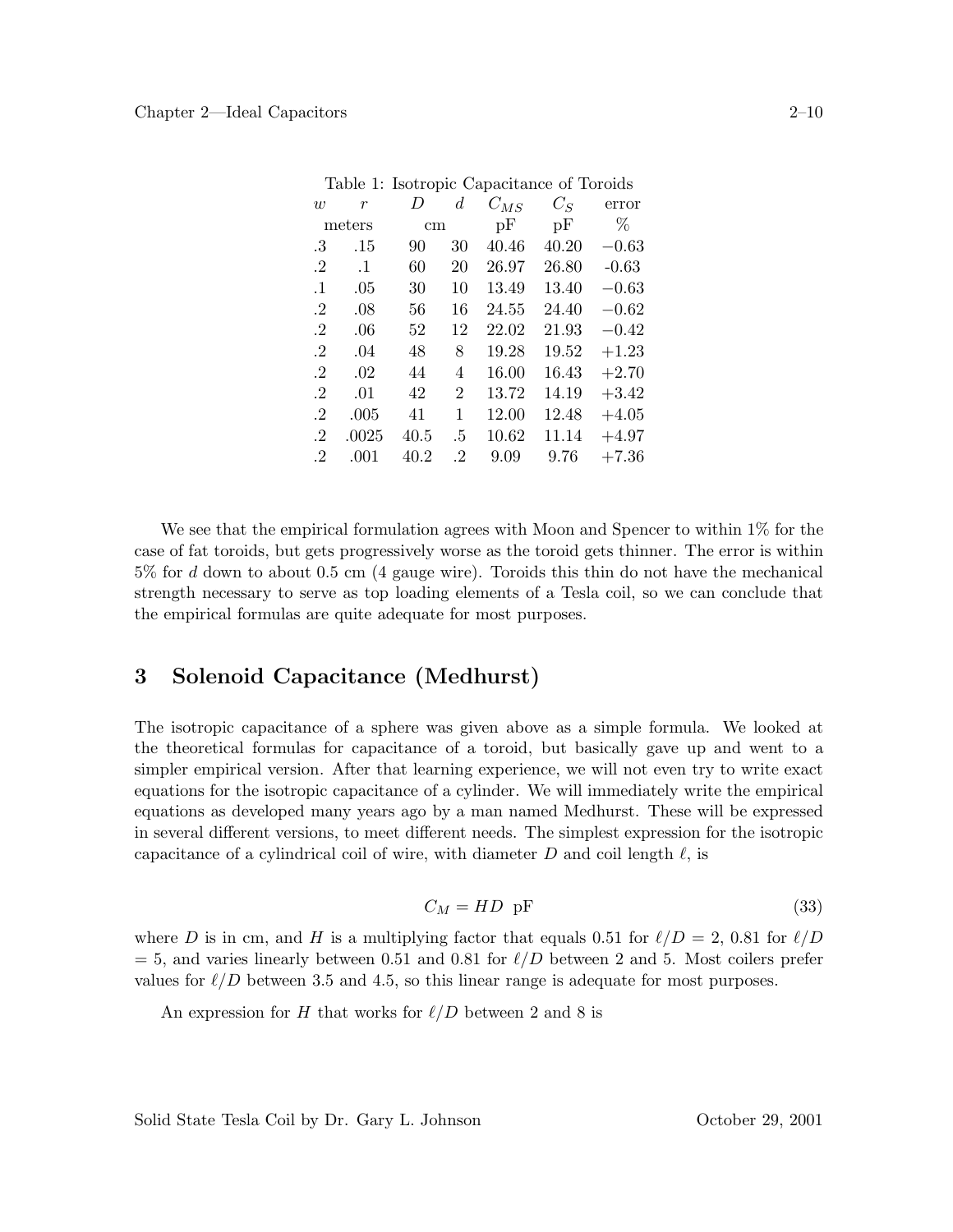$$
H = 0.100976 \frac{\ell}{D} + 0.30963\tag{34}
$$

Another expression for H that works for  $\ell/D$  between 1 and 8 is

$$
H = 0.0005\left(\frac{\ell}{D}\right)^4 - 0.0097\left(\frac{\ell}{D}\right)^3 + 0.0648\left(\frac{\ell}{D}\right)^2 - 0.0757\left(\frac{\ell}{D}\right) + 0.4723\tag{35}
$$

#### **4 Tesla Coil Capacitance**

We now have expressions for the isotropic capacitance  $C<sub>S</sub>$  of a toroid and the isotropic capacitance  $C_M$  of a coil. The next step would be to set the toroid on top the coil and add the two capacitances to get an effective capacitance  $C_{tc}$  for the Tesla coil. Unfortunately, this only works when the toroid is far away from the solenoid. As the toroid is brought near the coil form, shielding occurs such that the effective capacitance is less than the sum of the two isotropic capacitances. The Tesla coil capacitance might be written as

$$
C_{tc} = C_M + KC_S \tag{36}
$$

where  $K < 1$ . A value of  $K = 0.75$  should result in a number for  $C_{tc}$  within 20% of the correct value for most Tesla coils. The resonant frequency is related to the square root of  $C_{tc}$  so a 20% error in capacitance results in only a 10% error in resonant frequency.

Most readers probably feel disappointed here. We have gone to considerable effort and still come up short of an accurate formula for  $C_{tc}$ . Our effort is not entirely wasted because we can do 'what if' analyses relatively quickly. Questions about the effect of changing coil diameter, coil length, or toroid diameter can be answered with adequate accuracy.

Someone might suggest using a modern digital capacitance meter to measure  $C_{tc}$ . This method would probably have greater error than the above formula, because the leads of the capacitance meter have a similar capacitance value as  $C_{tc}$ . Also the presence of the meter and a human body will change the capacitance.

It is possible to calculate  $C_{tc}$  numerically using Gauss's Law. If one is careful about measuring and entering all the dimensions and the locations of grounded surfaces, one should get a value for  $C_{tc}$  well within 5% of the correct value. There are programs available in the Tesla coil community that do this.

### **References**

[1] Maruvada, P. Sarma and N. Hylt´en-Cavallius, "Capacitance Calculations for Some Basic High Voltage Electrode Configurations", IEEE Transactions on Power Apparatus and